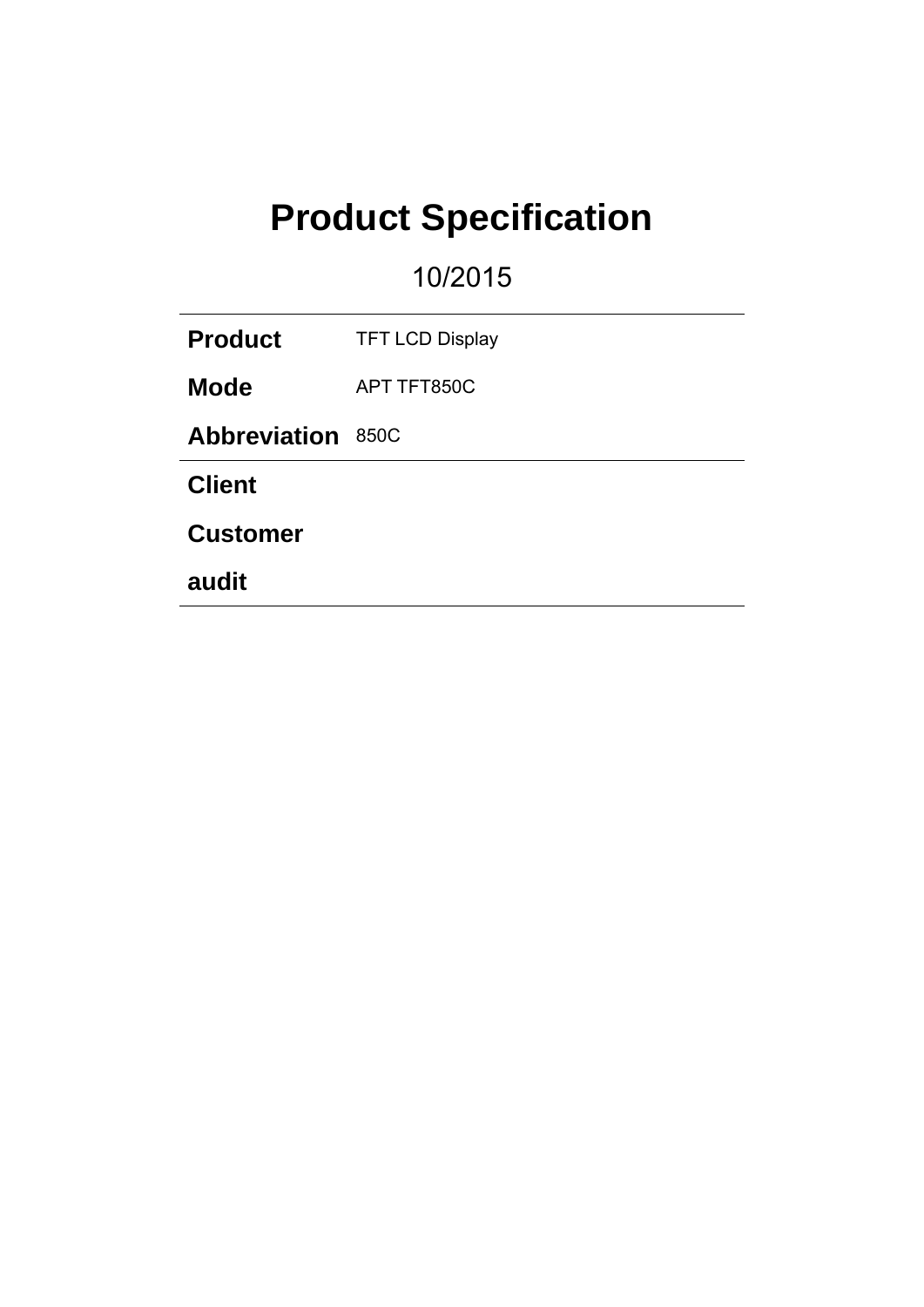# **1**. **Product Name**

- $\Diamond$  TFT LCD display
- $\lozenge$  Model : APT TFT 850C

# **2**. **Suppliers**

## **3**. **Electrical Parameters**

- $\div$  3.2inch IPS screen
- $\div$  24V/36V/48V battery supply
- $\Leftrightarrow$  Rated operating current : 40mA
- $\Diamond$  Max operating current : 100mA (36V battery, with USB equipment changed)
- USB changing port : 5V 500mA
- $\div$  Off leakage current < 1uA
- $\Diamond$  Max output current to controller : 100mA
- Operating temperature : -20~70℃, Storage temperature : -30~80℃

# **4**. **Dimensions & Material**

- $\Diamond$  Product shell is ABS, transparent window is made with high strength Acrylic.
- Dimensions : host/L92mm\*W60mm\*H14mm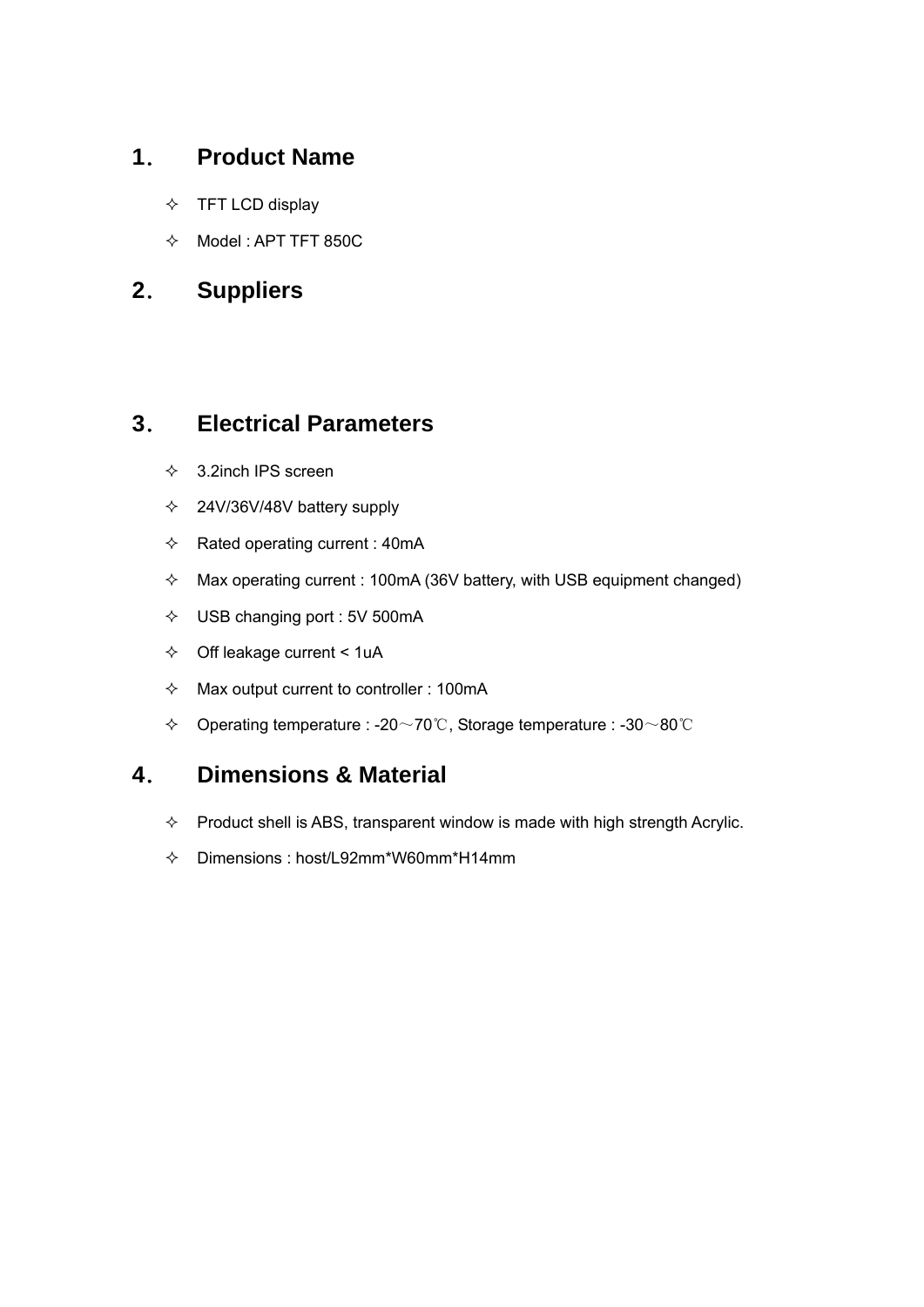

## 5. **Features**

- $\div$  Suitable for low temperature, Max -20℃.
- $\div$  High-contrast 3.2inch IPS colorful matrix screen.
- $\Diamond$  Ergonomic external button design, easy to operate.
- **Speed display :** AVG SPEED, MAX SPEED, SPEED(Real-time).
- **Kilometer / Mile :** Can be set according to customers' habits.
- **Smart battery indicator :** Provide a reliable battery indicator.
- **9-level Assist :** 3-level/5-level/9-level optional.
- **Mileage indicator :** Odometer/Trip distance/ Clock/ Riding time.
- **Power indicator :** real time power indicator, digital or analog.
- **Error code indicator.**
- **Software upgraded :** Software can be upgraded through UART.
- **USB charging port :** 5V/500mA

## **6**. **TFT screen instructions**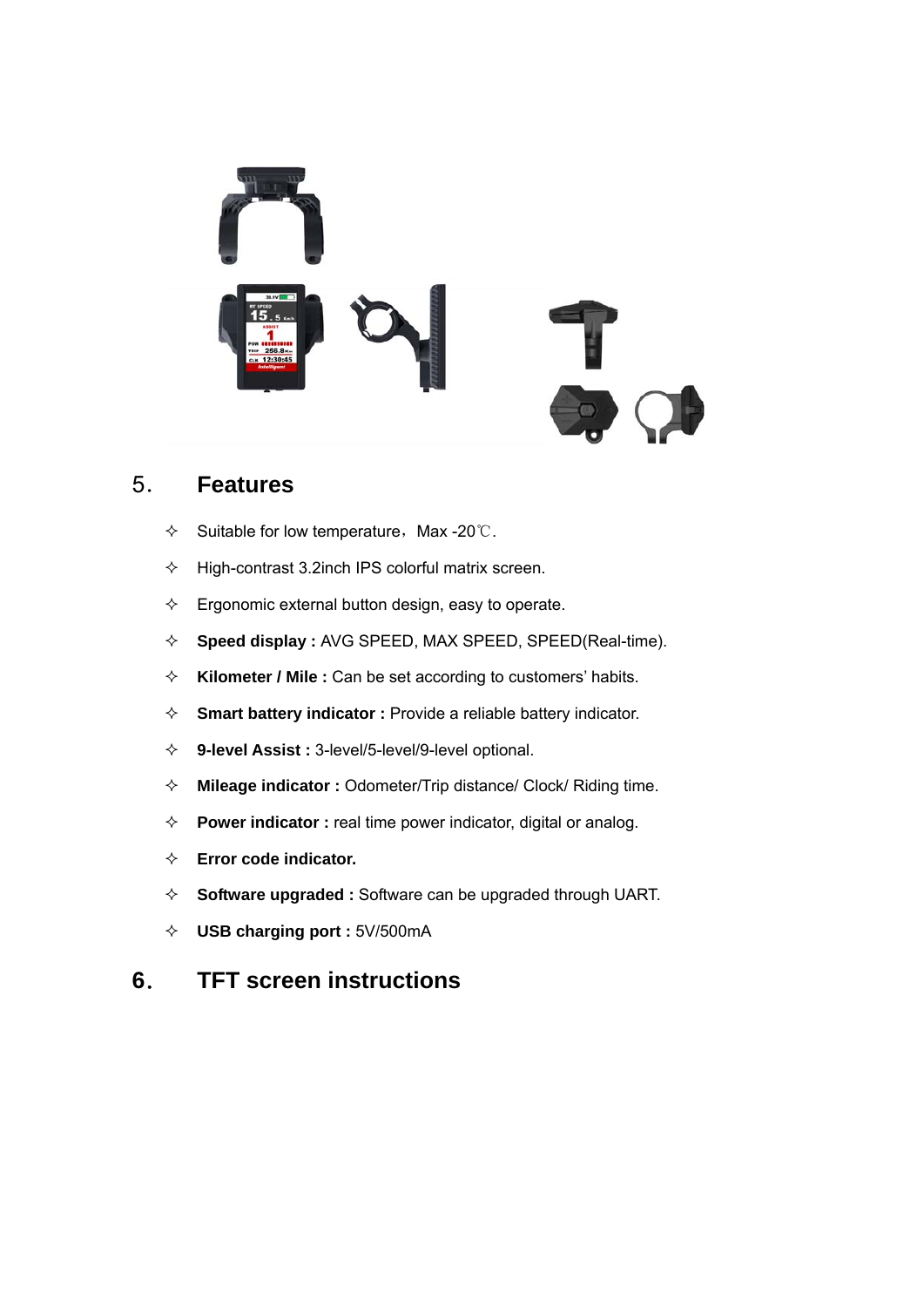

# **7**. **Functional Description**



#### **7.1 Power On/Off**

Press and hold Power button for 1 second can turn on/off the display. The Display can automatically shut down when there is no operate & ride for X minutes (X could be  $0 - 9$ .

\*If the display has been set password power on, you need to input the right password before start.

#### **7.2 Assist level operating**

Short press UP/DOWN button can change the assist level. Top assist level is 5, 0 for neutral. Level quantities can be adjusted according to the customer requirements.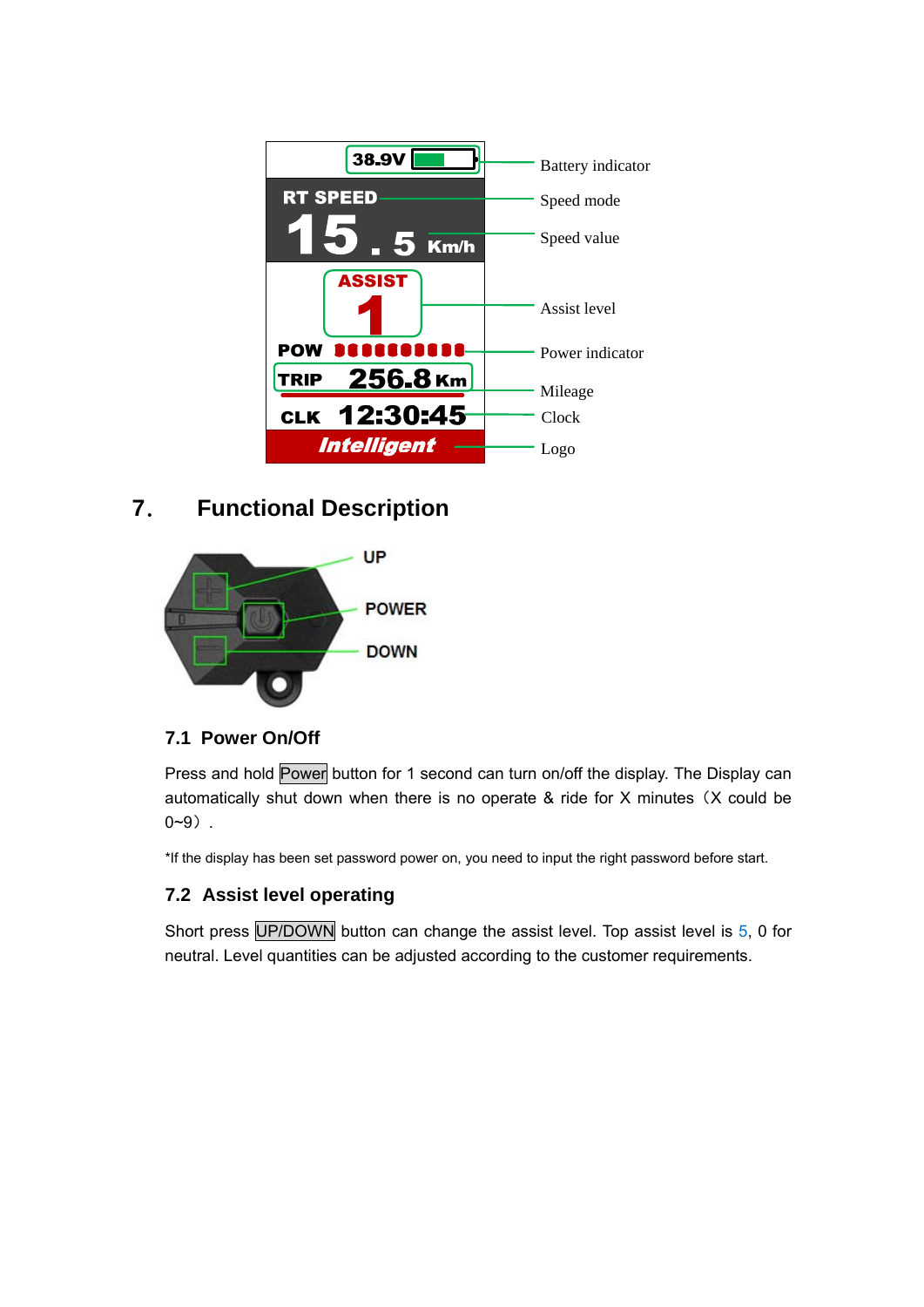

#### **7.3 Speed & Mileage mode switch**

Short press POWER button can change the speed and mileage mode, AVG Speed->MAX Speed->RT Speed-> Trip->ODO-> Time.



\*\*If there is no operation for 5 seconds, display will return Speed (Real-Time) display automatically.

#### **7.4 Headlight/backlight On/Off**

Press and hold UP button for 1 second can turn on/off the headlight, and the scree will switch to the corresponding mode.

\*The motor does not work when the battery voltage is low, Display still can keep the headlight on for a while when E-bike is in riding.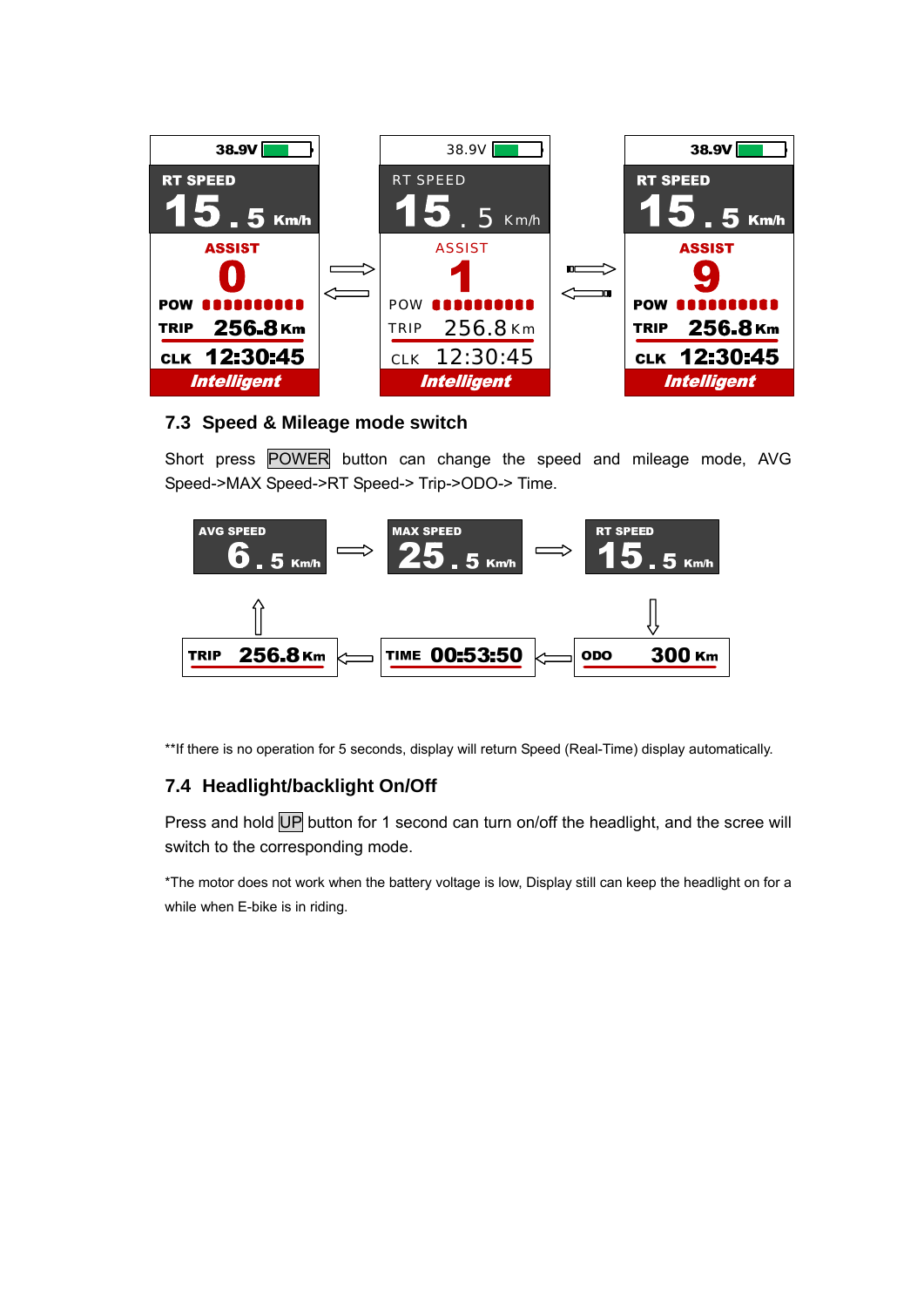

#### **7.5 Walking mode (6km)**

Press and hold DOWN button for 2 second can get into walking mode, out of the mode when release the button.



\* This feature needs to be supported by controller.

#### **7.6 Data cleanup**

Press and hold UP & DOWN buttons together for 1 second can reset several temporary data, temporary data include **AVG Speed / MAX Speed / Trip / Time**.

\* These temporary data can't be erased by power off.

## **8**. **Parameter setting**

Double press POWER button (press interval less than 0.3 second) can get into setting menus, press UP/DOWN buttons to change the parameter setting, press POWER button can switch to next item. Double press POWER button will exit from menu.

\* Display will automatically quit menu when there is no operation for 30 seconds.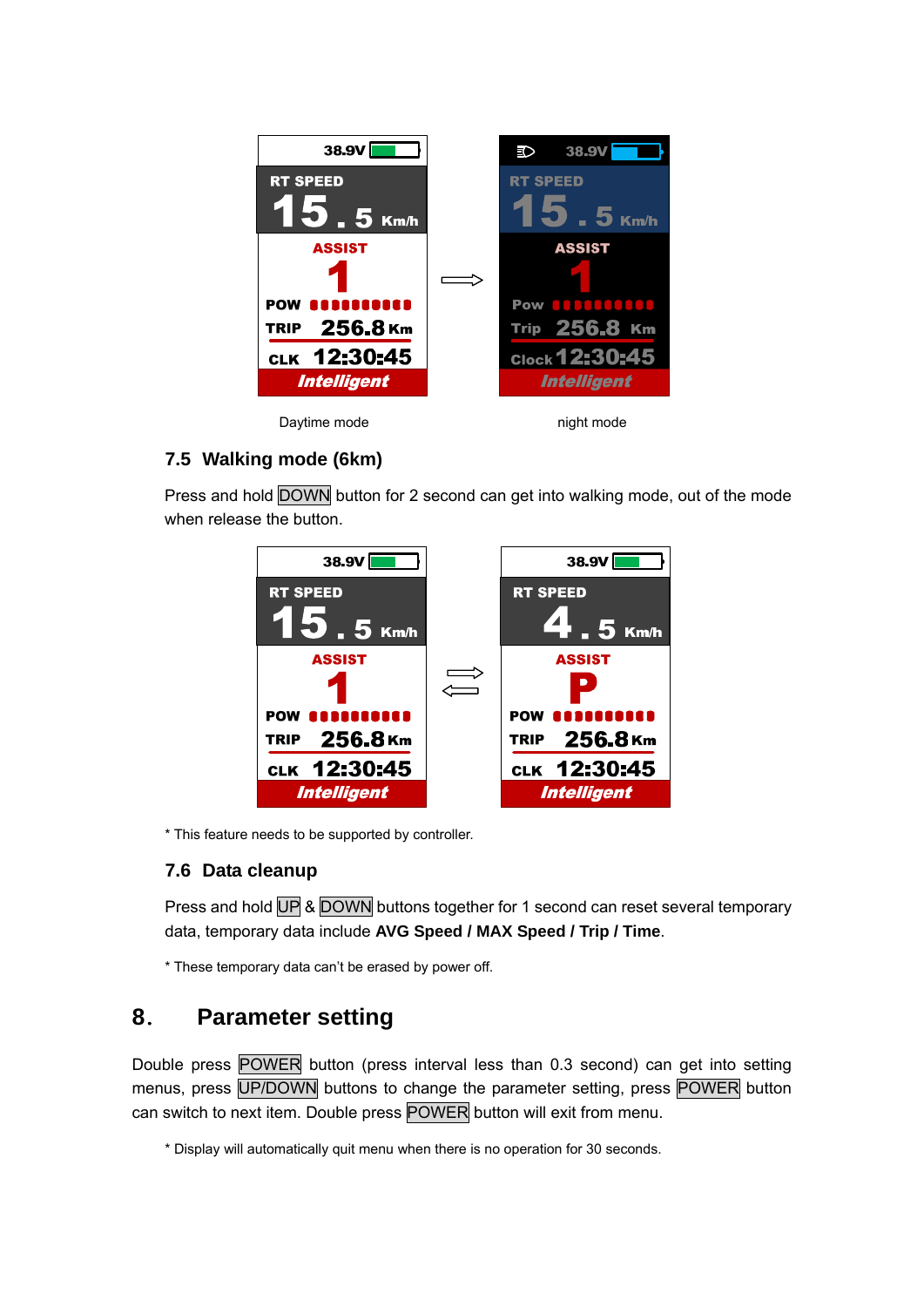- \* For safety reasons, display can't get into MENU when riding.
- \* Display will quit MENU when start riding.

The order of parameters are as follow.



**8.1 System** : Press Up / Down button to switch between Metric / Imperial.



**8.2 Brightness** : Press Up / Down button to change the brightness of the backlight, ׀ is darkness, IIIII is brightness



**8.3 Auto off :** Press UP/DOWN button to change the auto power off time, from 1 to 9, the number represent time (minutes) to shutdown, default value is 5 minutes.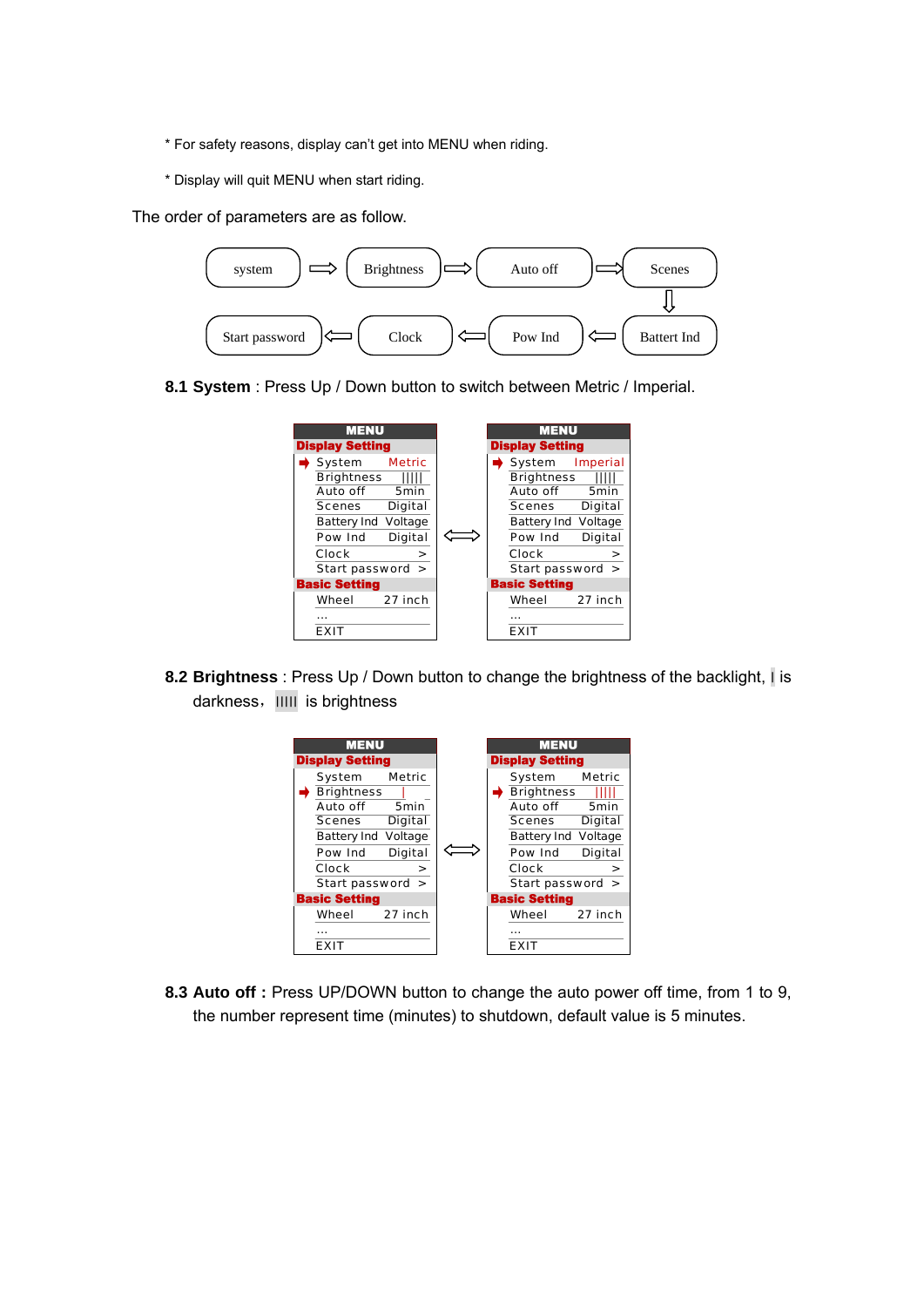

**8.4 Scenes** : Press UP/DOWN button to change the scenes, Digital / Analog.



\*Display only support Digital scenes for now, Analog scenes will be supported for future.

**8.5 Battery Ind** : Press UP/DOWN button to change the battery indicator, Voltage / Percentage / OFF.

\*Accurate percentage needs communication with battery.

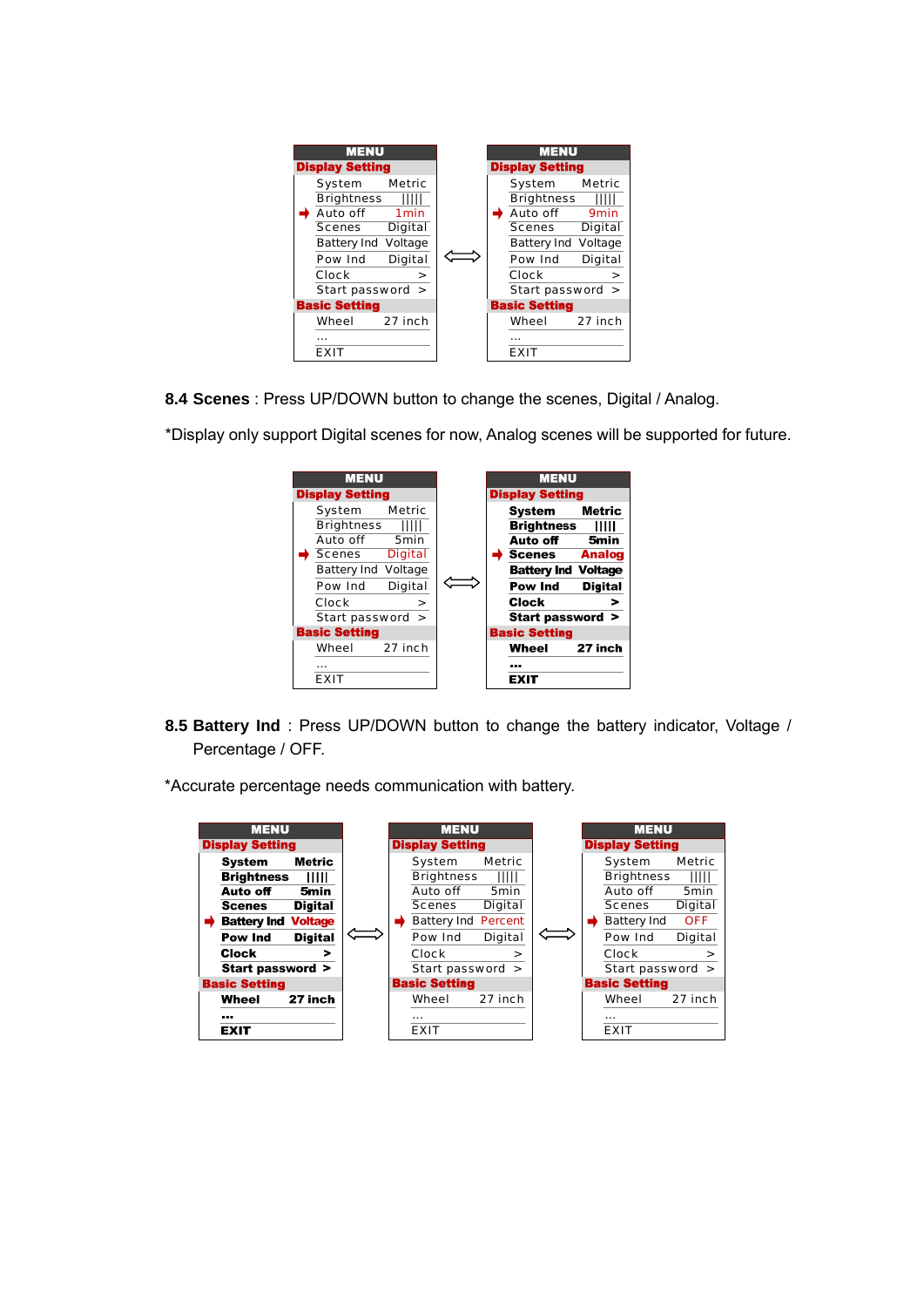

**8.6 Pow Ind** : Press UP/DOWN button to change the Power indicator, Analog / Digital.

\* This data represent power output of the battery (not motor).



**8.7 Clock** : Clock setting, press POWER button get into the clock setting menu, press UP/DOWN button to set Year/Month/Day/Hour/Min/Sec.

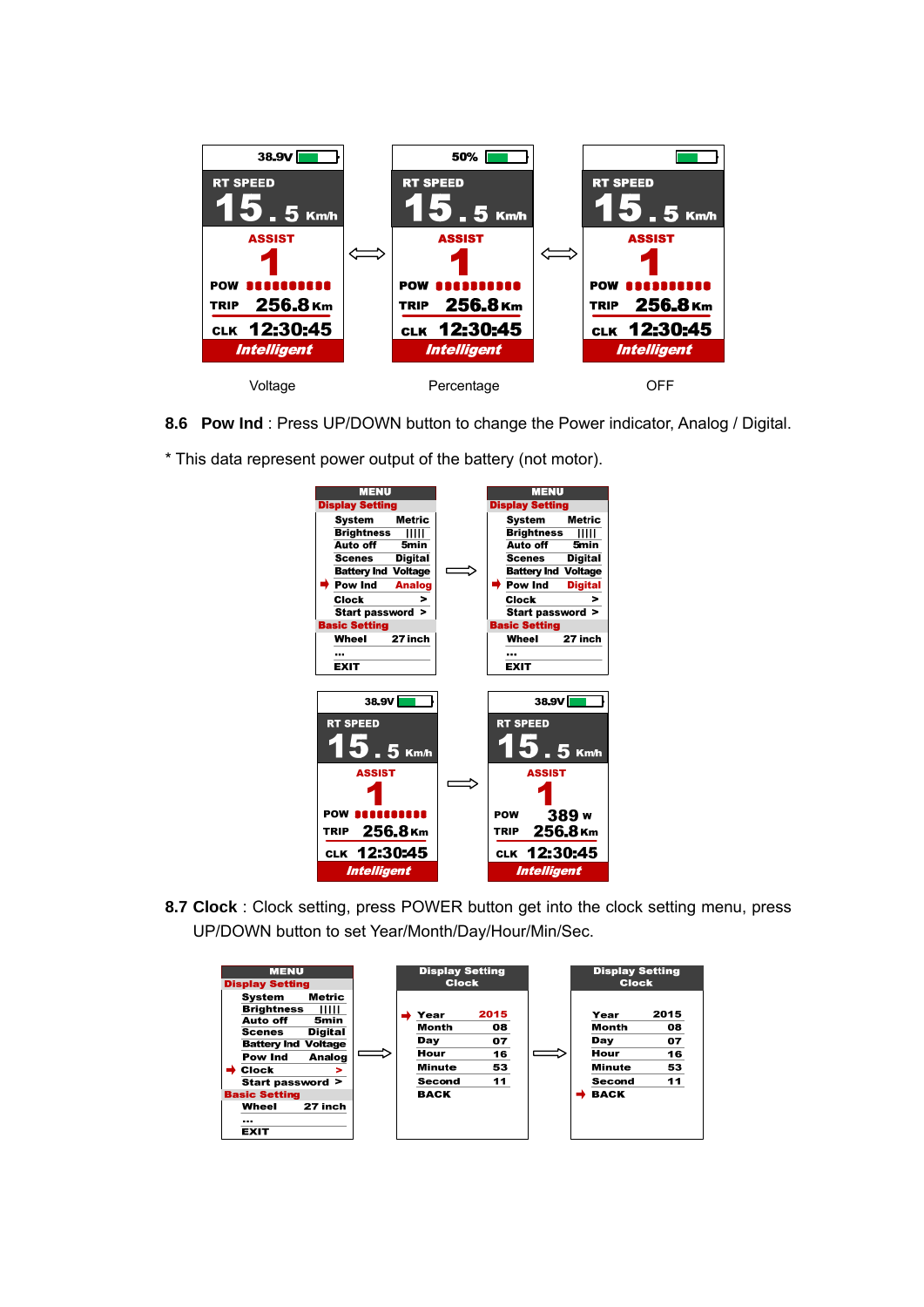**8.8 Start password** : Press POWER button get into the password setting menu. If you had set Start input ON, you must input right password before power on, password is accorded to your setting.



 You need to input the right password before start with 30 seconds, display will power off automatically if the password was wrong.



#### **Basic Setting**



\*Press DOWN button to move the red arrow to + ... press POWER button can show all items of the Basic Setting.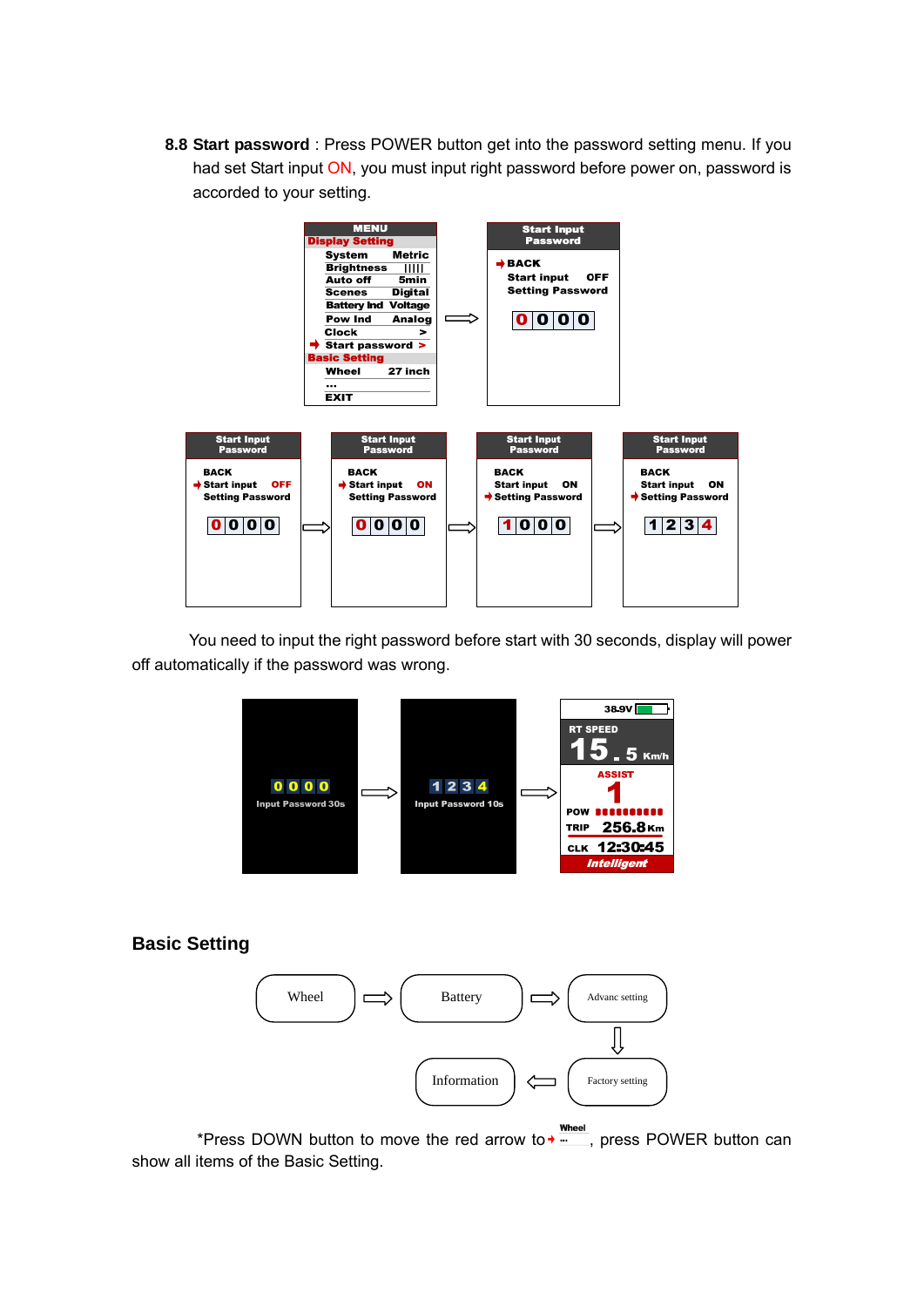**8.9 Wheel** : Press UP/DOWN can change the wheel setting, optional wheel diameter is 16/18/20/22/24/26/27/27.5/28/29/30/31 inch, 51cm~255cm represent wheel circumference (this needs controller support).



**8.10 Battery** : Press UP/DOWN will change battery voltage setting, optional value is 24V/36V/48V/UBE, UBE means user define value.



**8.11 Advance setting** : Press POWER button can get into the advance setting menu, default password is '1919'.

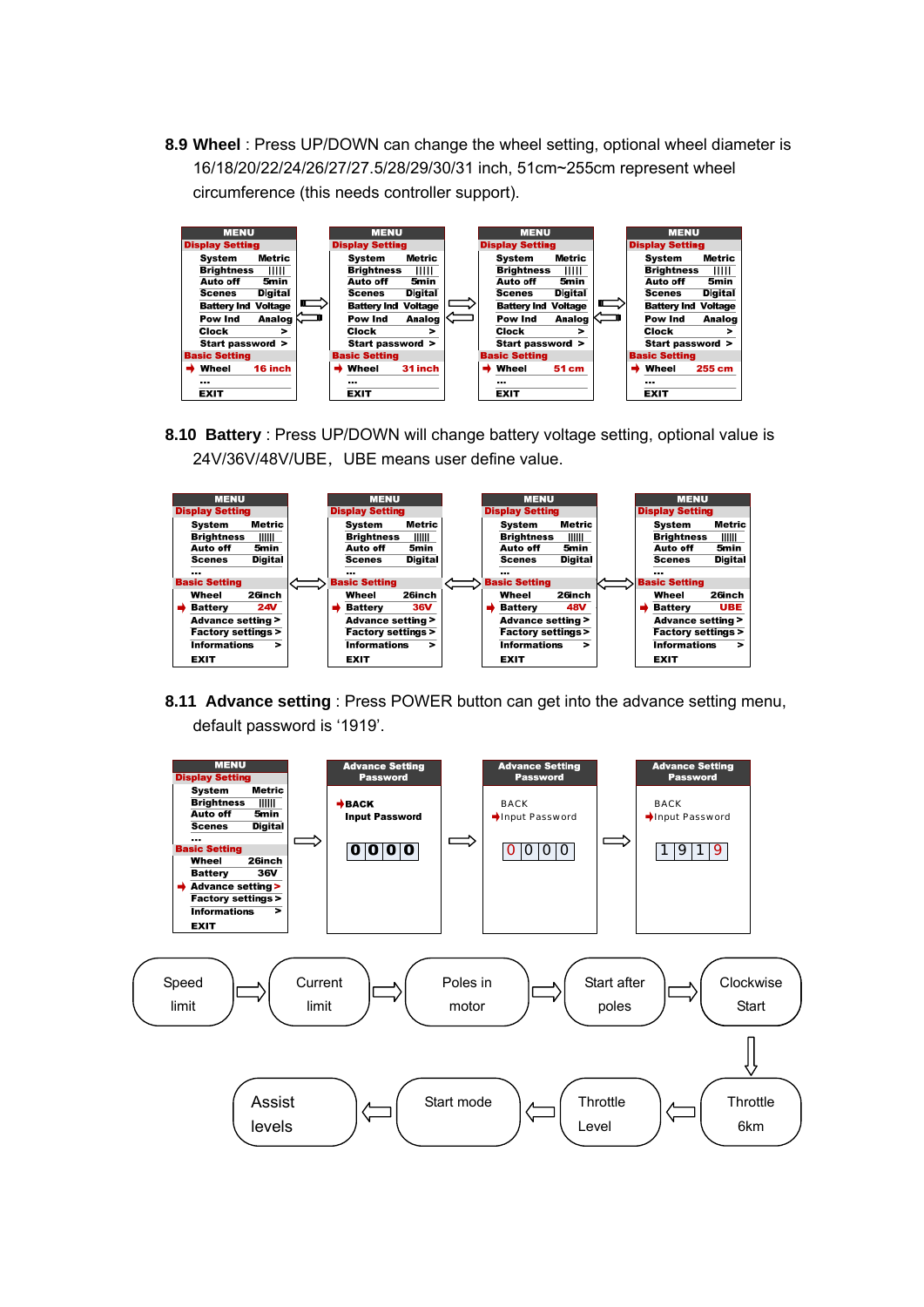8.12 Speed limit : Press UP/DOWN will change speed limit, range 10km/h~45km/h. Default value is 25km/h.



**8.13Current limit** : Press UP/DOWN will change current limit, range 6A~50A. Default value is 15A.



\*Speed limit and current limit are restricted by controller and motor.

**8.14 Poles in motor** : Magnetic poles inside the motor, press UP/DOWN will change pole number, range 1~6. Default value is 1.



**8.15 Start after poles** : How many poles (speed sensor) need to be detected by controller before starting motor. Default value is 3.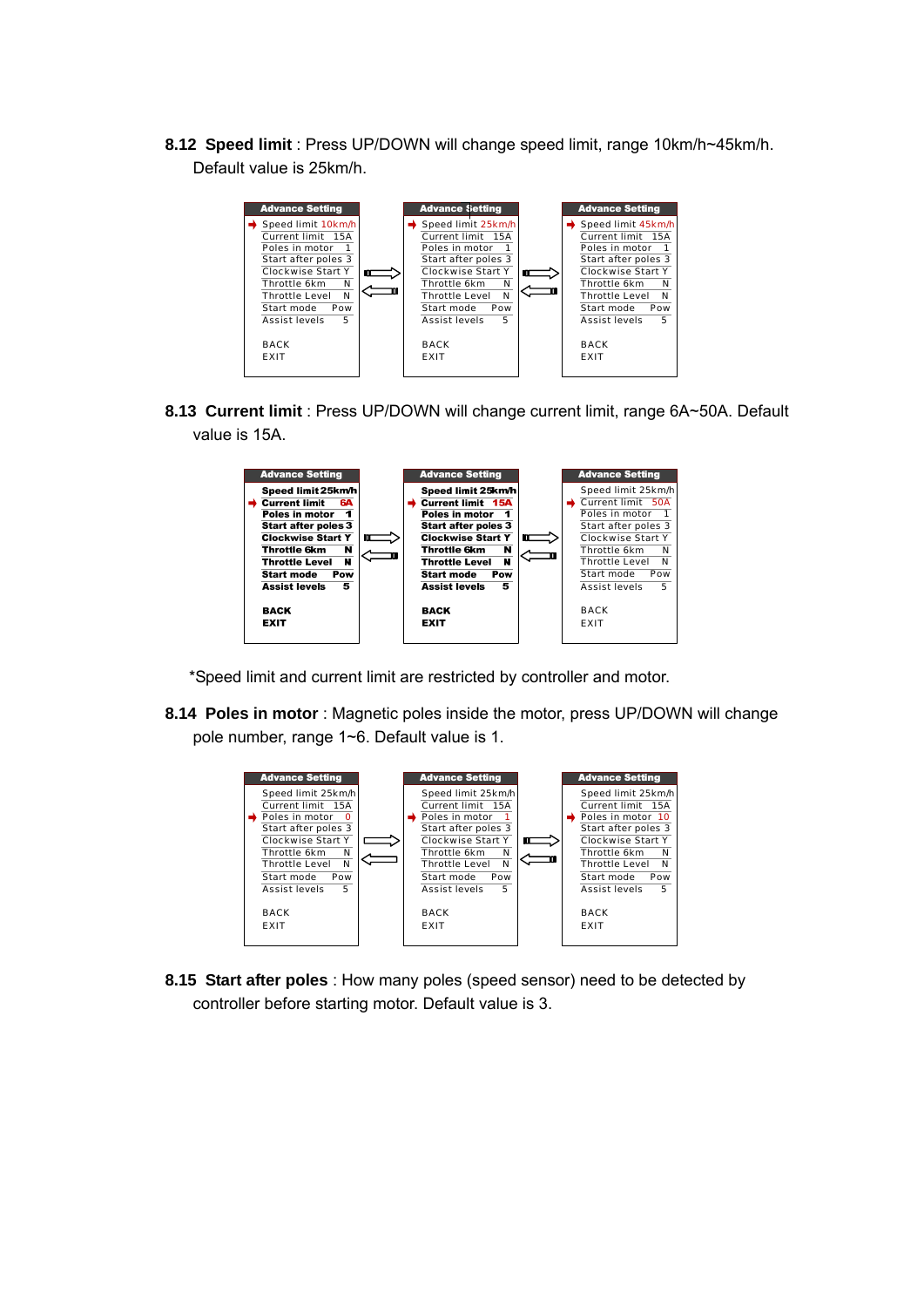

**8.16Clockwise start** : This parameter represent speed sensor turn direction, default value is Y (forward).



**8.17 Throttle 6KM** : this parameter can set the throttle function, N represent max speed, Y represent 6Km.



**8.18Throttle Level** : This parameter is functional when Throttle 6KM set N, Press UP/DOWN will change Y/N, N represent Throttle start max speed, Y represent throttle's speed is accorded to the assist level.

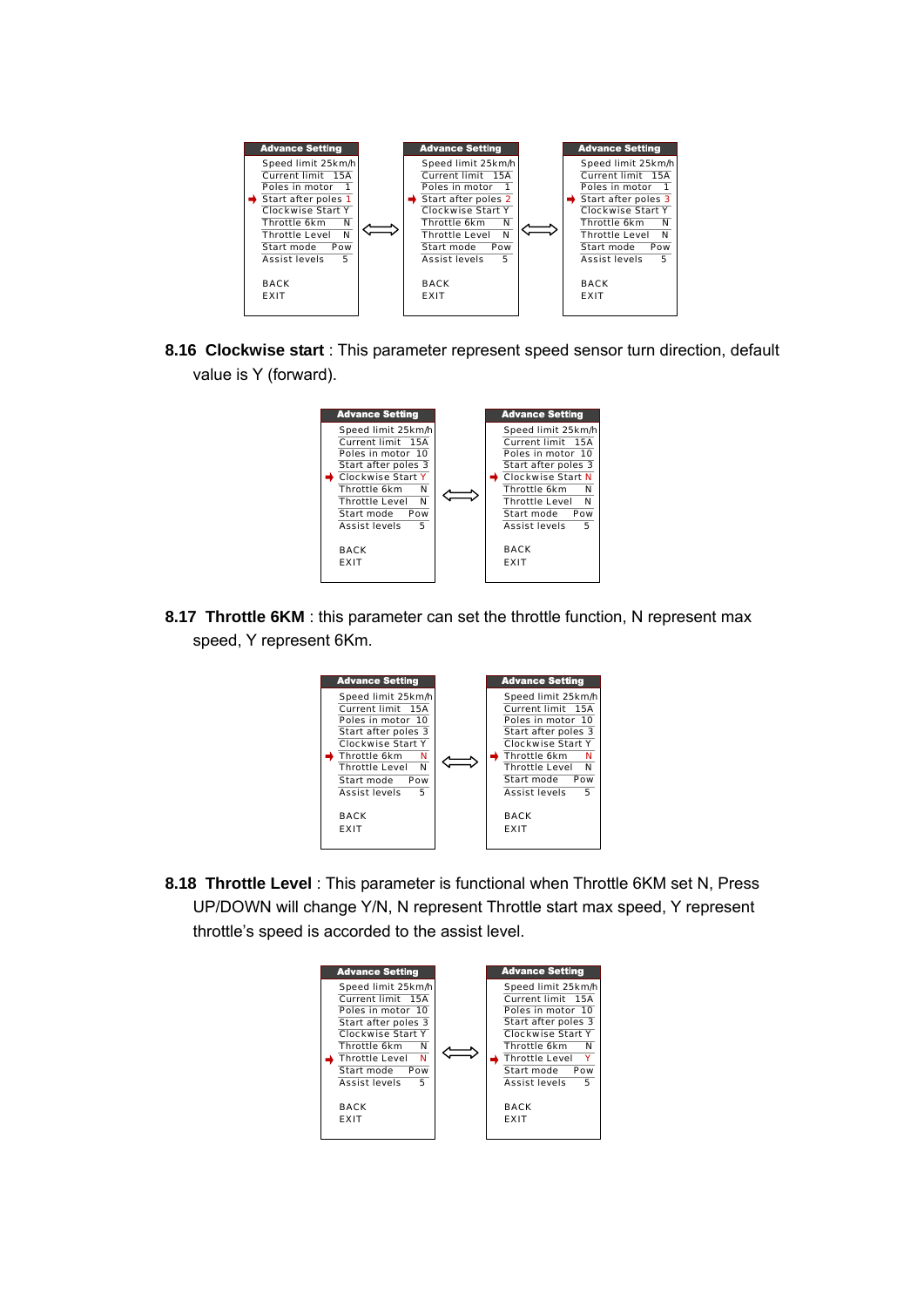8.19 Start mode : Pow/ECO/STD represent Power/ECO/Standard, Power mode means use maximum current when speed up (default), ECO mode means use minimum current.



\*This function is optional, may not supported by each mode.

**8.20Assist levels** : This parameter can customize assist levels, options are 3/5/9/UBE, UBE represent factory default settings.



**8.21 Factory setting** : Press POWER button enter Restore Factory settings item, set YES will restore all parameter to factory settings.



**8.22 Information** : Show information of the E-bike.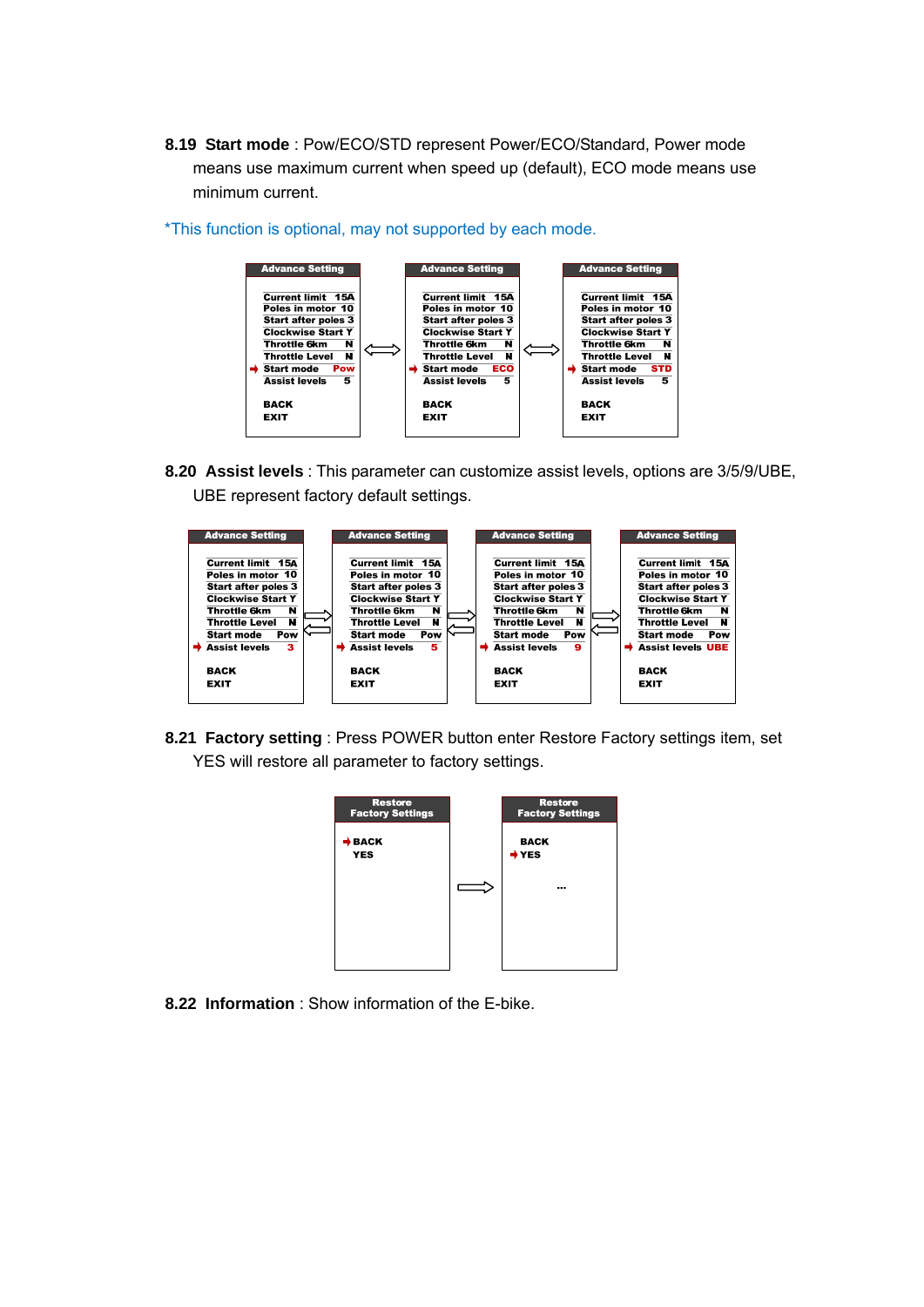| <b>Information</b>                                   |            |  |  |  |
|------------------------------------------------------|------------|--|--|--|
| <b>Speed</b>                                         |            |  |  |  |
| AVG                                                  | 15.4 Km/h  |  |  |  |
| Max                                                  | 32.4 Km/h  |  |  |  |
| Mileage                                              |            |  |  |  |
| Trip                                                 | 9999.9 Km  |  |  |  |
| ODO                                                  | 99999.9 Km |  |  |  |
| Range                                                | 59.9 Km    |  |  |  |
| <b>BACK</b><br>Product Infor<br><b>Battery Infor</b> |            |  |  |  |

**8.23 Product info** : Get into this item can show hardware version software version...



- **8.24 Battery info** : Get into this item can show all information of battery, including Voltage, Capacity, Cycle times, Health, Temperature of battery, Remaining Capacity, Full Charge Capacity, Initial Capacity.
	- **\***These information needs to be supported by battery communication.



# **9**. **Error Code define**

850C can show warning message,  $\Box$  icon shows on the screen, and show error code at the bottom of the screen, error code from 01~07, definition see the table below.

| <b>Error Code</b> | <b>Error description</b>   | Handle                                  |  |
|-------------------|----------------------------|-----------------------------------------|--|
| 01                | <b>Communication Error</b> | Check the cable connection              |  |
| 02                | Controller protection      | Check three-phase power line.           |  |
| 03                | three-phase power error    | Check three-phase power line connection |  |
| 04                | <b>Battery low</b>         | Charge the battery                      |  |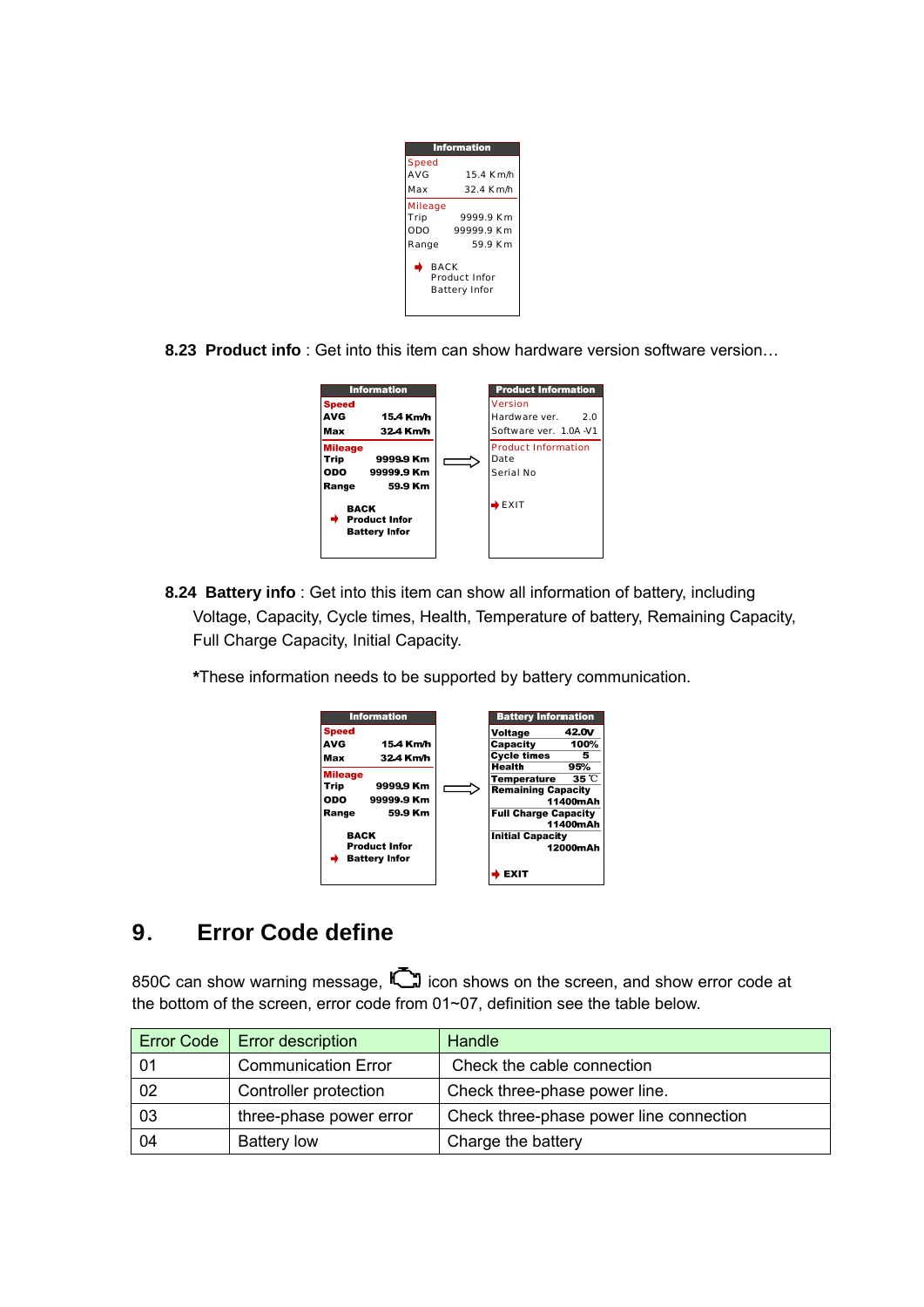| 05    | <b>Brake error</b> | Check the brake connection.                           |  |
|-------|--------------------|-------------------------------------------------------|--|
| 06    | Throttle error     | Check turn to connect.                                |  |
| -07   | Hall error         | Check the hall connection                             |  |
| 08-99 | Reserved           | Please contact the manufacturer for error definitions |  |



# **10**. **Assembly instructions**

Please pay attention to the screw's torque value, damaged caused by excessive torque is not within the scope of the warranty.

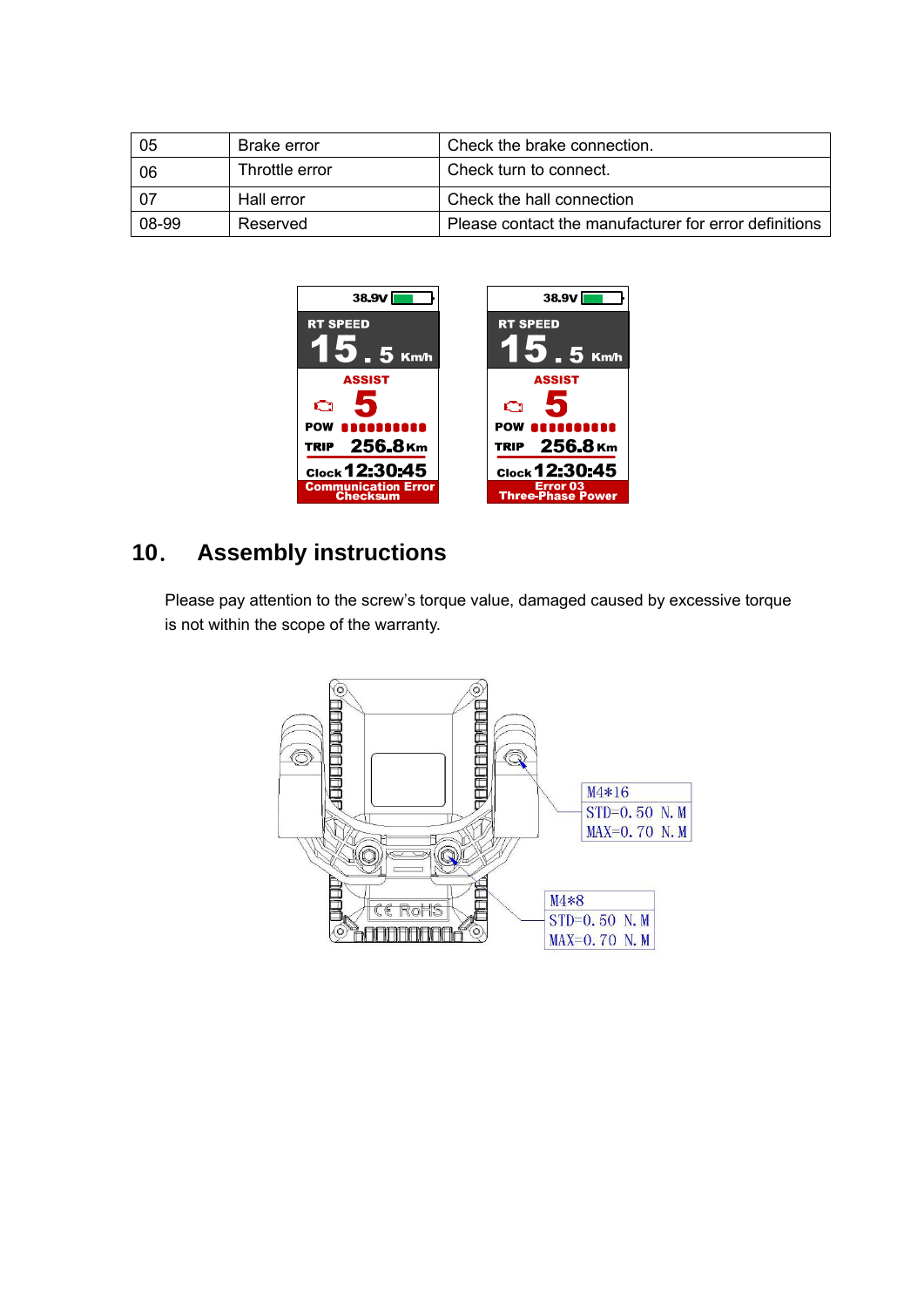

There are 2 directions for the clamp installation, forward or backward.



Clamps suit for 3 size of handlebar, 31.8mm, 25.4mm, 22.2mm, there are transfer rings for 25.4mm and 22.2mm, transfer ring must be assembled with the special directions, pay attention to the green arrow below.



## **11**. **Connector descriptions**